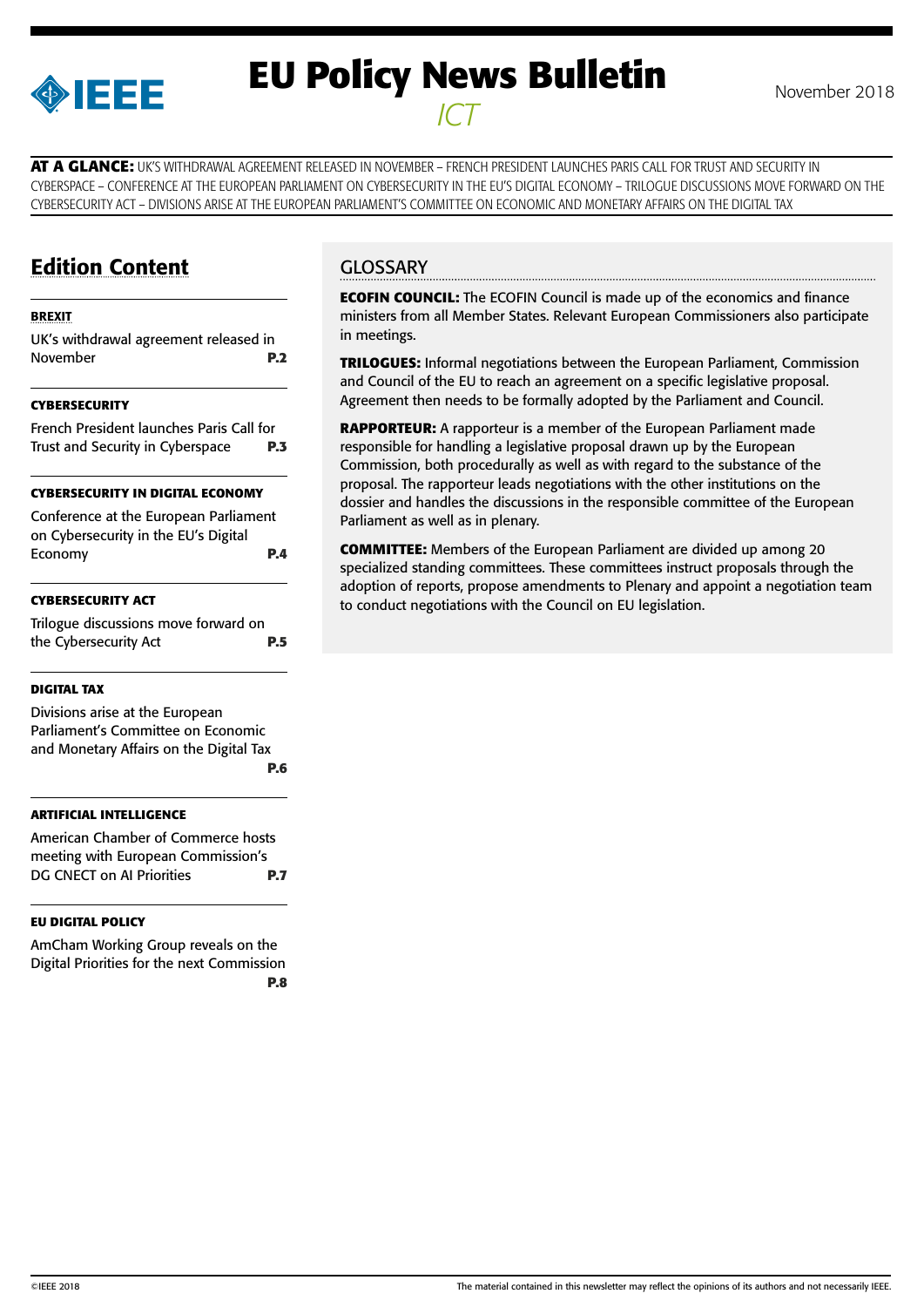#### <span id="page-1-0"></span>BREXIT

UK's withdrawal agreement released in November **P.2**

#### **[CYBERSECURITY](#page-2-0)**

[French President launches Paris Call for](#page-2-0)  [Trust and Security in Cyberspace](#page-2-0) **P.3**

#### **[CYBERSECURITY IN DIGITAL ECONOMY](#page-3-0)**

[Conference at the European Parliament](#page-3-0)  [on Cybersecurity in the EU's Digital](#page-3-0)  [Economy](#page-3-0) **P.4**

#### **[CYBERSECURITY ACT](#page-4-0)**

[Trilogue discussions move forward on](#page-4-0)  [the Cybersecurity Act](#page-4-0) **P.5**

#### **[DIGITAL TAX](#page-5-0)**

[Divisions arise at the European](#page-5-0)  [Parliament's Committee on Economic](#page-5-0)  [and Monetary Affairs on the Digital Tax](#page-5-0) **[P.6](#page-5-0)**

#### **[ARTIFICIAL INTELLIGENCE](#page-6-0)**

[American Chamber of Commerce hosts](#page-6-0)  [meeting with European Commission's](#page-6-0)  [DG CNECT on AI Priorities](#page-6-0) **P.7**

#### **[EU DIGITAL POLICY](#page-7-0)**

[AmCham Working Group reveals on the](#page-7-0)  [Digital Priorities for the next Commission](#page-7-0) **[P.8](#page-7-0)**

If you have any suggestions for content, or would like to know more about IEEE's European Public Policy activities, please contact [eppc@ieee.org](mailto:eppc%40ieee.org?subject=). Thank you

#### BREXIT

# **UK's withdrawal agreement released in November**

This month marked an important milestone in the EU27-UK Brexit discussions. The 585 page [draft Withdrawal Agreement](https://assets.publishing.service.gov.uk/government/uploads/system/uploads/attachment_data/file/756374/14_November_Draft_Agreement_on_the_Withdrawal_of_the_United_Kingdom_of_Great_Britain_and_Northern_Ireland_from_the_European_Union.pdf) provides the legal basis for the UK's departure from the EU. It is accompanied by a much shorter, legally non-binding outline of the **[political declaration](https://assets.publishing.service.gov.uk/government/uploads/system/uploads/attachment_data/file/756378/14_November_Outline_Political_Declaration_on_the_Future_Relationship.pdf)** setting out the framework for the future relationship.

The Commission has produced a **[detailed summary](http://europa.eu/rapid/press-release_MEMO-18-6422_en.htm?utm_source=POLITICO.EU&utm_campaign=0bef56f51c-EMAIL_CAMPAIGN_2018_11_15_06_49&utm_medium=email&utm_term=0_10959edeb5-0bef56f51c-189783713)** of what is in the Withdrawal Agreement and the **[Protocol on Northern Ireland](http://europa.eu/rapid/press-release_MEMO-18-6423_en.htm)**. The main decisions are:

- Irish backstop: The EU has accepted the UK's proposal for a single customs territory between the EU and UK, if no permanent alternative is found to prevent a hard border in Ireland. The UK has had to concede that it cannot unilaterally leave the backstop and it can only be removed by joint decision.
- Transition period: if both sides agree, they can request before 1 July 2020 a one-off extension of the transition period beyond 31 December 2020. At present time, there is no limit on how long this could be. This would require a separate financial settlement. The UK would only participate in EU programmes on the same rules as other 3rd countries.
- Governance: Disputes will be settled by a Joint Committee, or if no solution is found, referred to a 5-person arbitration panel made up of independent judges who will make decisions by mutual consent. Any issues relating to EU law will still be subject to the European Court of Justice(ECJ).
- Level playing field: To address fear of undercutting by UK business, the UK has committed to a level playing field on state aid, competition taxation, environment and labour, and social standards. These will be enforced by the Joint Committee.
- Good faith: Article 184, or the so-called Good Faith Clause, ensures both sides will use their best endeavours to negotiate a future relationship. This is seen as a means of ensuring the UK is not locked into the Irish backstop for ever.

In presenting the deal to Parliament, Theresa May made clear there were 3 choices: the deal, no deal or no Brexit. In terms of next steps, at the end of November the European Council will sign off on the Withdrawal Agreement and the political declaration. After that, the House of Commons will hold a "meaningful vote" on the Withdrawal Agreement ahead of the vote on the Withdrawal and Implementation Bill (WAIB), which puts agreements into UK law in early 2019.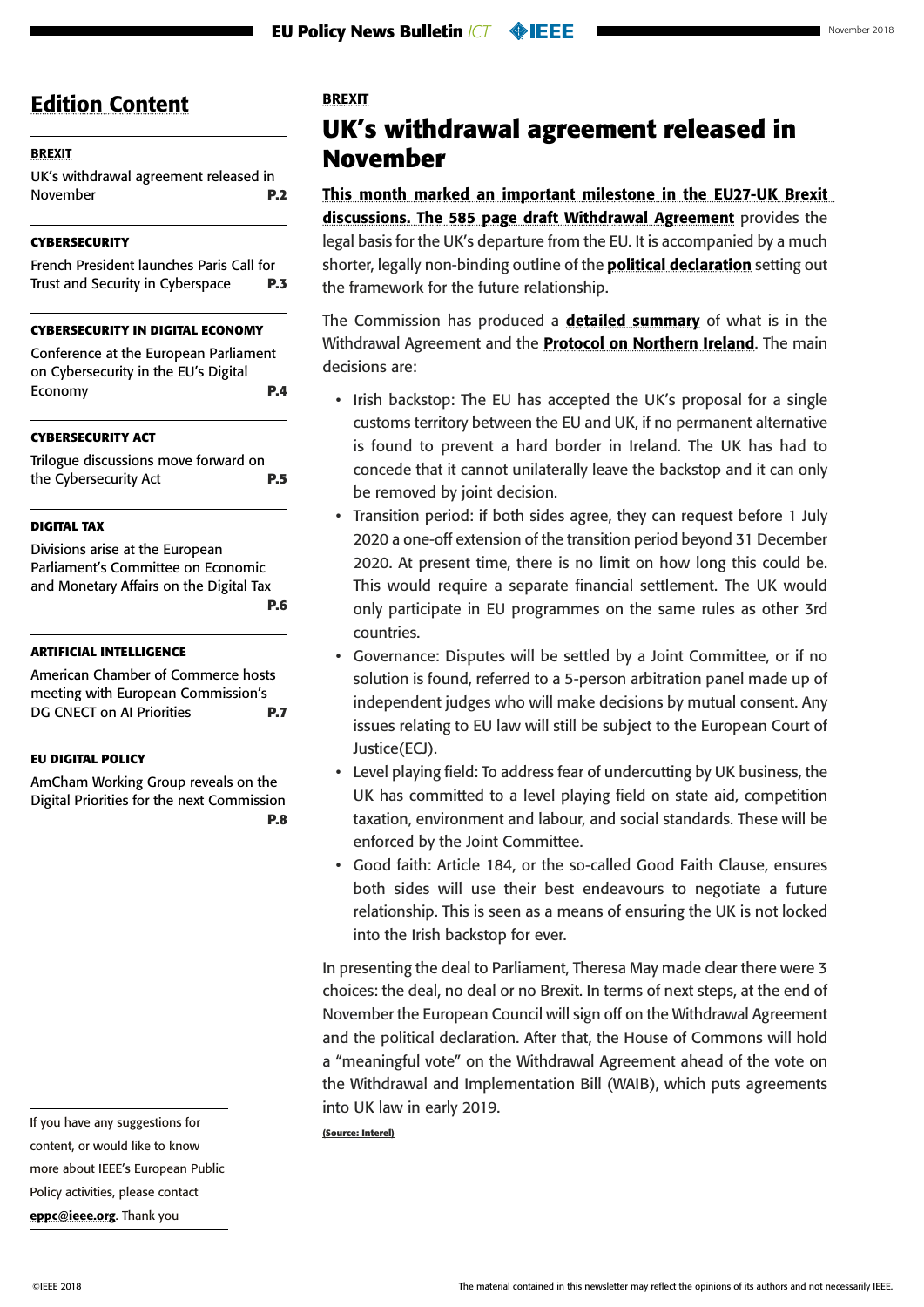#### <span id="page-2-0"></span>**[BREXIT](#page-1-0)**

[UK's withdrawal agreement released in](#page-1-0)  [November](#page-1-0) **P.2**

#### **CYBERSECURITY**

French President launches Paris Call for Trust and Security in Cyberspace **P.3**

#### **[CYBERSECURITY IN DIGITAL ECONOMY](#page-3-0)**

[Conference at the European Parliament](#page-3-0)  [on Cybersecurity in the EU's Digital](#page-3-0)  [Economy](#page-3-0) **P.4**

#### **[CYBERSECURITY ACT](#page-4-0)**

[Trilogue discussions move forward on](#page-4-0)  [the Cybersecurity Act](#page-4-0) **P.5**

#### **[DIGITAL TAX](#page-5-0)**

[Divisions arise at the European](#page-5-0)  [Parliament's Committee on Economic](#page-5-0)  [and Monetary Affairs on the Digital Tax](#page-5-0) **[P.6](#page-5-0)**

#### **[ARTIFICIAL INTELLIGENCE](#page-6-0)**

[American Chamber of Commerce hosts](#page-6-0)  [meeting with European Commission's](#page-6-0)  [DG CNECT on AI Priorities](#page-6-0) **P.7**

#### **[EU DIGITAL POLICY](#page-7-0)**

[AmCham Working Group reveals on the](#page-7-0)  [Digital Priorities for the next Commission](#page-7-0) **[P.8](#page-7-0)**

If you have any suggestions for content, or would like to know more about IEEE's European Public Policy activities, please contact [eppc@ieee.org](mailto:eppc%40ieee.org?subject=). Thank you

#### **CYBERSECURITY**

# **French President launches Paris Call for Trust and Security in Cyberspace**



#### © Pexels

**Earlier this month at the UNESCO Internet Governance Forum (IGF), taking** place in the context of the **[Paris Digital Week](https://www.gouvernement.fr/paris-digital-week-decouvrez-le-programme)**, French President Emmanuel Macron launched the **[Paris Call for Trust and Security in Cyberspace](https://www.diplomatie.gouv.fr/IMG/pdf/paris_call_text_-_en_cle06f918.pdf)**, which establishes a series of principles for securing the cyberspace. This high-level declaration particularly aims at limiting the escalation of cyber conflict, through commitments to rein in malware, tackle election disruption and cybercrime, as well as prevent cyber espionage.

The document underlines that international law is applicable to cyberspace and condemns malicious cyber activities in peacetime. It received the backing of more than 50 States, as well as many private companies, such as Microsoft and Oracle, associations and civil society organizations, reaching more than 100 signatures. Next year, supporters will gather to follow up on the progress in their commitment to enforce security in cyberspace. While this is an attempt from the French Government to launch a conversation on global cybersecurity rules, it should be noted that the US, China and Russia didn't support the call.

[Supporters of the Paris Call](https://www.diplomatie.gouv.fr/IMG/pdf/1_soutien_appel_paris_cle4c5edd.pdf) are committed to working together to strengthen prevention against, and resilience to, malicious online activity; protect the accessibility and integrity of the Internet; cooperate in order to prevent interference in electoral processes; work together to combat intellectual property violations via the Internet; prevent the proliferation of malicious online programmes and techniques; improve the security of digital products and services as well as everybody's "cyber hygiene"; clamp down on online mercenary activities and offensive action by nonstate actors; and to work together to strengthen the relevant international standards.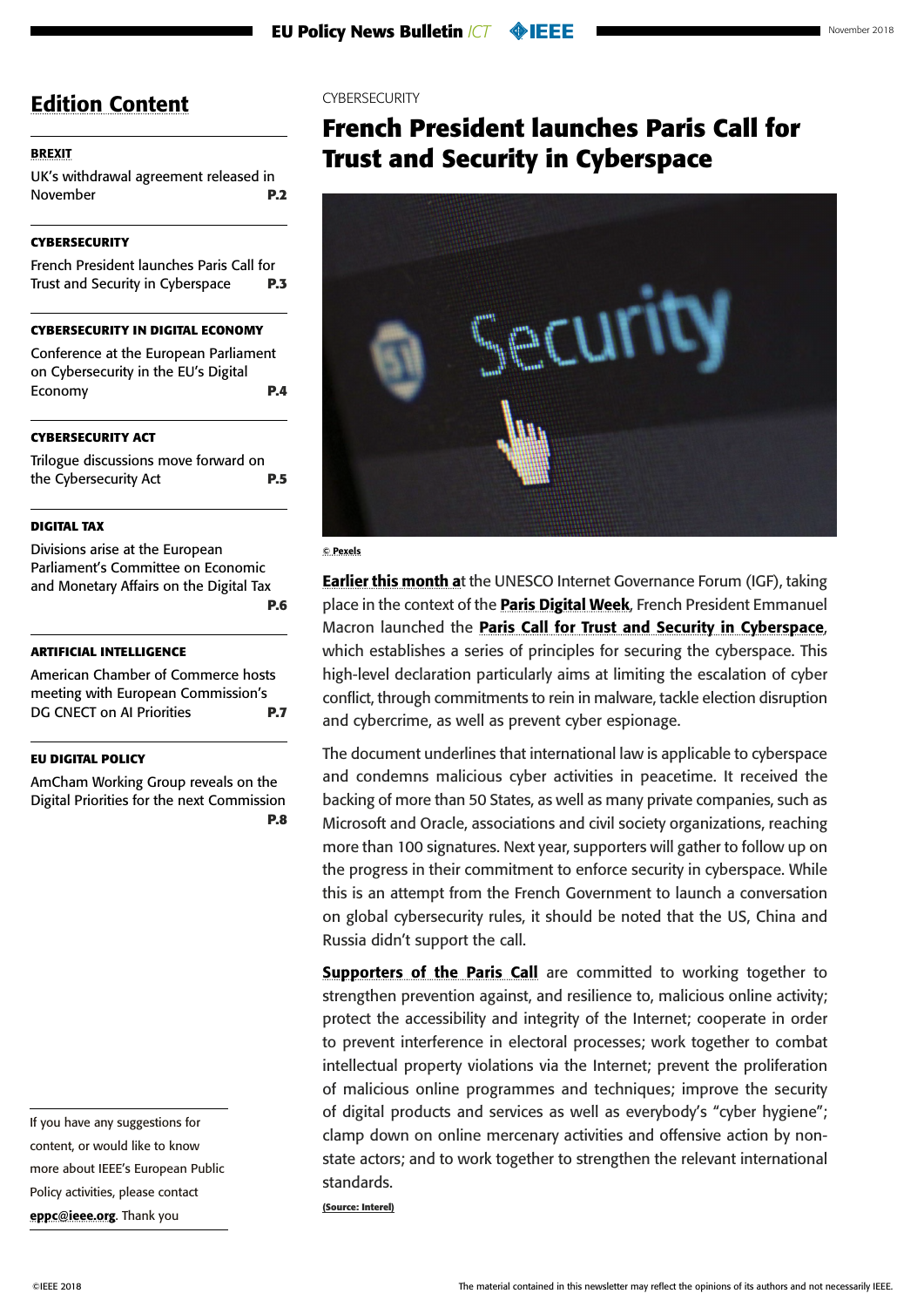### <span id="page-3-0"></span>[BREXIT](#page-1-0)

[UK's withdrawal agreement released in](#page-1-0)  [November](#page-1-0) **P.2**

### **[CYBERSECURITY](#page-2-0)**

[French President launches Paris Call for](#page-2-0)  [Trust and Security in Cyberspace](#page-2-0) **P.3**

### **CYBERSECURITY IN DIGITAL ECONOMY**

Conference at the European Parliament on Cybersecurity in the EU's Digital Economy **P.4**

### **[CYBERSECURITY ACT](#page-4-0)**

[Trilogue discussions move forward on](#page-4-0)  [the Cybersecurity Act](#page-4-0) **P.5**

#### **[DIGITAL TAX](#page-5-0)**

[Divisions arise at the European](#page-5-0)  [Parliament's Committee on Economic](#page-5-0)  [and Monetary Affairs on the Digital Tax](#page-5-0) **[P.6](#page-5-0)**

#### **[ARTIFICIAL INTELLIGENCE](#page-6-0)**

[American Chamber of Commerce hosts](#page-6-0)  [meeting with European Commission's](#page-6-0)  [DG CNECT on AI Priorities](#page-6-0) **P.7**

#### **[EU DIGITAL POLICY](#page-7-0)**

[AmCham Working Group reveals on the](#page-7-0)  [Digital Priorities for the next Commission](#page-7-0) **[P.8](#page-7-0)**

If you have any suggestions for content, or would like to know more about IEEE's European Public Policy activities, please contact [eppc@ieee.org](mailto:eppc%40ieee.org?subject=). Thank you

#### CYBERSECURITY IN DIGITAL ECONOMY

# **Conference at the European Parliament on Cybersecurity in the EU's Digital Economy**



©Dominique HOMMEL

This month, the S&D Group and Marsh & McLennan companies organised the conference, "Which way for EU's Economy and Society? A Comprehensive Debate on Cybersecurity." The event's clear aim was to promote cybersecurity insurance, which speakers presented as a way to encourage organisations to invest in boosting their cybersecurity skills and resilience. One of the speakers in particular identified three trends in cybersecurity:

- A movement from a narrow focus on cyber risk prevention to a holistic risk approach, with an investment in response. ("From prevention to response");
- Cyber insurance helps build resilience (i.e., providing reduced premiums if an organization invests in measures to boost its resilience); and
- An increasing focus on cyber risk in emerging technologies (AI, IoT etc.)

It was also stressed that in many organisations there is still a belief that cyber is the responsibility "of the IT department," although their function is to detect and prevent. In the end, cybersecurity is the responsibility of all actors. Cyber risk is essentially a business decision and insurance helps in that regard, as it puts a price on it, making it more easily understandable for senior executives (the so-called C-suite. Also on the C-suite, Tim Roberts, Vice President and Partner at IBM Security, underlined that it is important that all of us, board members included, become more literate on cyber risk.

On skills, a European Commission representative stressed that Member States are guarding this area of competence, so the EU is concentrating on adjacent topics and specific measures: supporting graduate students, PhD and graduate programmes. The hope is that successful programmes will receive attention in other Member States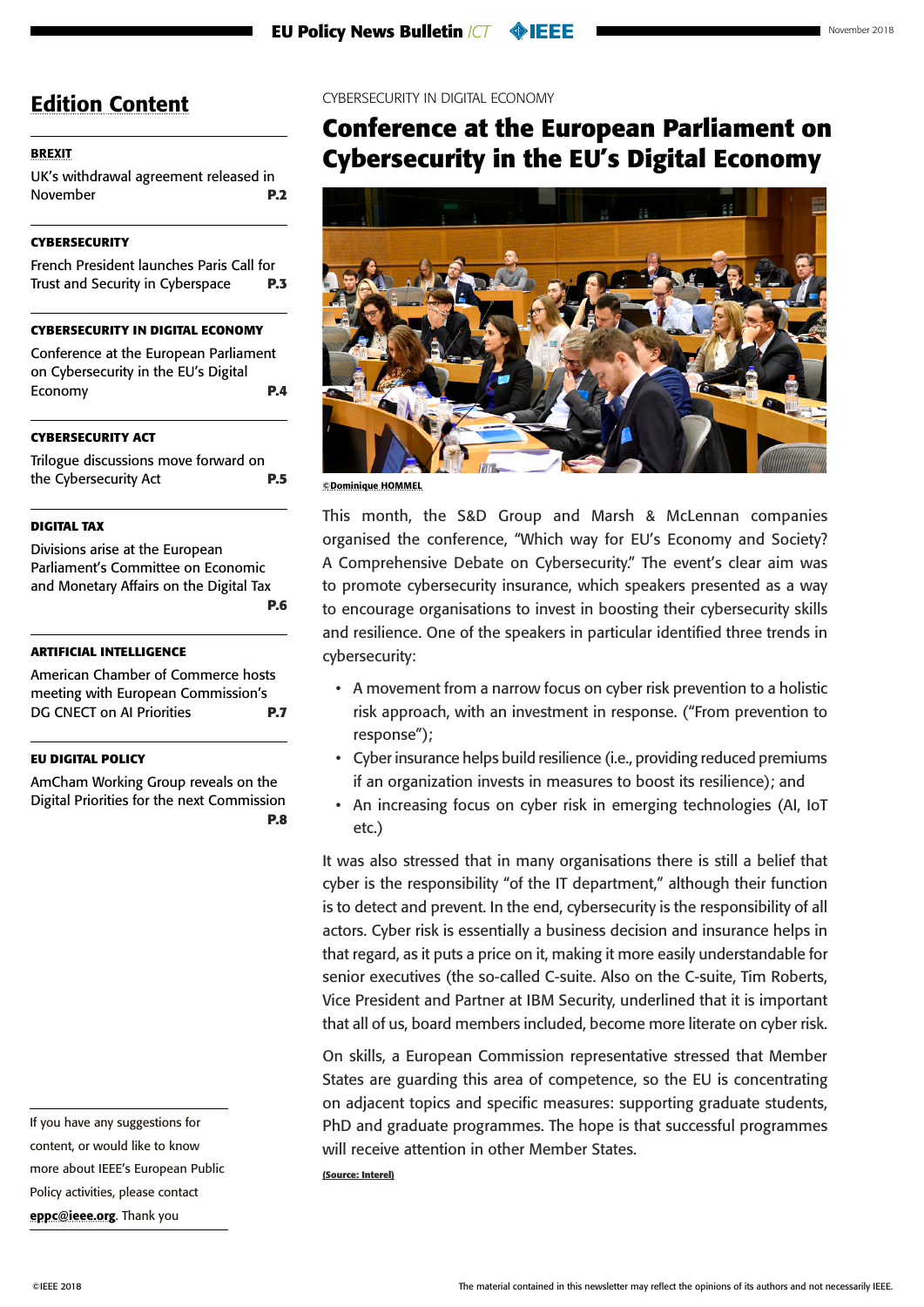#### <span id="page-4-0"></span>**[BREXIT](#page-1-0)**

[UK's withdrawal agreement released in](#page-1-0)  [November](#page-1-0) **P.2**

#### **[CYBERSECURITY](#page-2-0)**

[French President launches Paris Call for](#page-2-0)  [Trust and Security in Cyberspace](#page-2-0) **P.3**

#### **[CYBERSECURITY IN DIGITAL ECONOMY](#page-3-0)**

[Conference at the European Parliament](#page-3-0)  [on Cybersecurity in the EU's Digital](#page-3-0)  [Economy](#page-3-0) **P.4**

#### **CYBERSECURITY ACT**

Trilogue discussions move forward on the Cybersecurity Act **P.5**

#### **[DIGITAL TAX](#page-5-0)**

[Divisions arise at the European](#page-5-0)  [Parliament's Committee on Economic](#page-5-0)  [and Monetary Affairs on the Digital Tax](#page-5-0) **[P.6](#page-5-0)**

#### **[ARTIFICIAL INTELLIGENCE](#page-6-0)**

[American Chamber of Commerce hosts](#page-6-0)  [meeting with European Commission's](#page-6-0)  [DG CNECT on AI Priorities](#page-6-0) **P.7**

#### **[EU DIGITAL POLICY](#page-7-0)**

[AmCham Working Group reveals on the](#page-7-0)  [Digital Priorities for the next Commission](#page-7-0) **[P.8](#page-7-0)** CYBERSECURITY ACT

# **Trilogue discussions move forward on the Cybersecurity Act**



©European Commission

Trilogue negotiations will continue this month in Brussels on the Cybersecurity Act. To date, three rounds of talks have been held (13 September, 1 and 31 October), with another planned for 28 November and one in December.

The talks are now focussing on the competences of the European Union Agency's for Network and Information Security (ENISA) and the certification aspects of the proposal, with some divergences remaining on the latter. This is where discussions will focus later this month. The Parliament Rapporteur, Angelika Niebler MEP (EPP, Germany), noted that this is primarily an issue depending on Member States.

The goal is still for this proposal to be finalised before the end of the year, so formal adoption can take place in early 2019.

If you have any suggestions for

content, or would like to know

more about IEEE's European Public

Policy activities, please contact

[eppc@ieee.org](mailto:eppc%40ieee.org?subject=). Thank you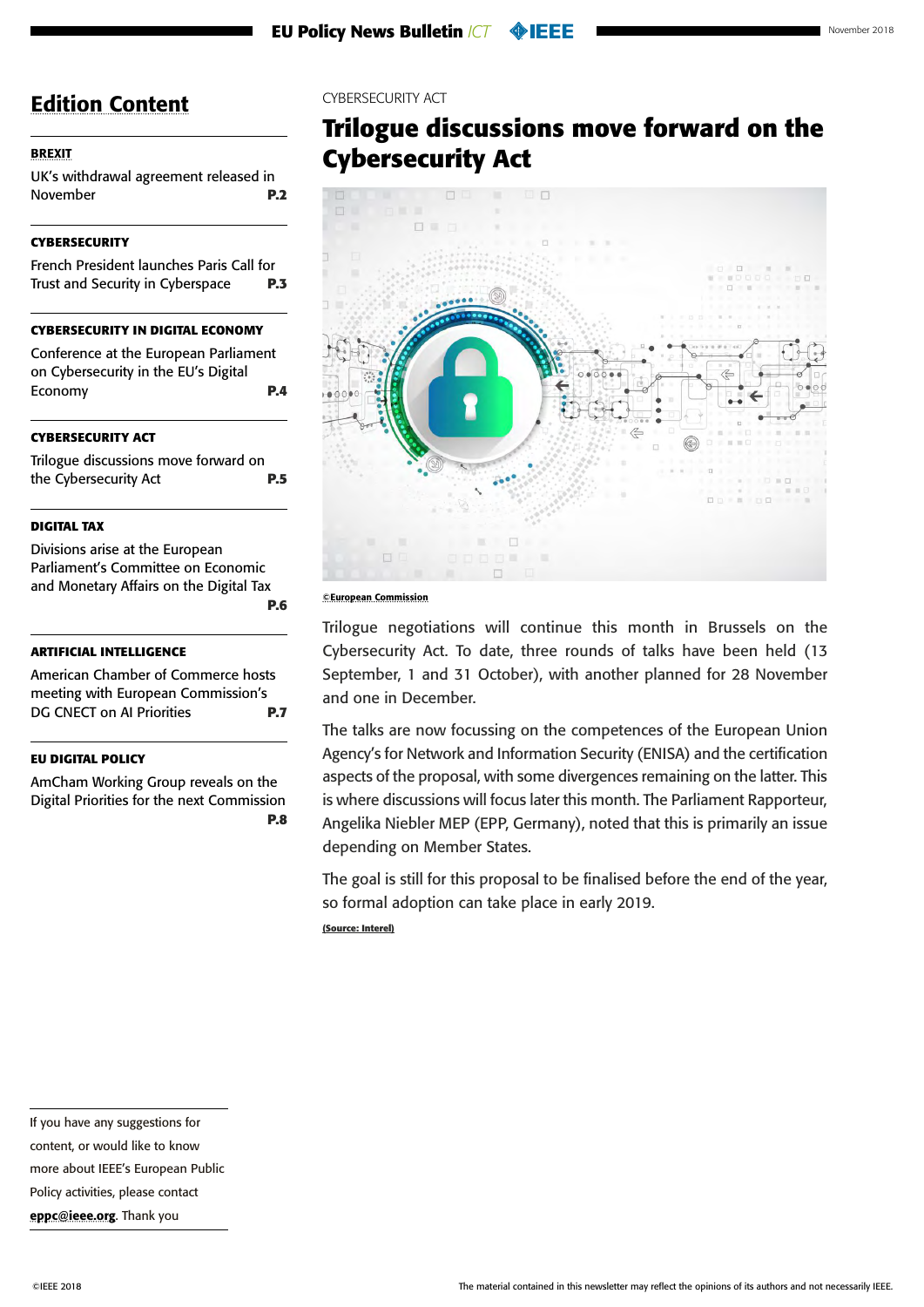#### <span id="page-5-0"></span>**[BREXIT](#page-1-0)**

[UK's withdrawal agreement released in](#page-1-0)  [November](#page-1-0) **P.2**

#### **[CYBERSECURITY](#page-2-0)**

[French President launches Paris Call for](#page-2-0)  [Trust and Security in Cyberspace](#page-2-0) **P.3**

#### **[CYBERSECURITY IN DIGITAL ECONOMY](#page-3-0)**

[Conference at the European Parliament](#page-3-0)  [on Cybersecurity in the EU's Digital](#page-3-0)  [Economy](#page-3-0) **P.4**

#### **[CYBERSECURITY ACT](#page-4-0)**

[Trilogue discussions move forward on](#page-4-0)  [the Cybersecurity Act](#page-4-0) **P.5**

#### **DIGITAL TAX**

Divisions arise at the European Parliament's Committee on Economic and Monetary Affairs on the Digital Tax **P.6**

#### **[ARTIFICIAL INTELLIGENCE](#page-6-0)**

[American Chamber of Commerce hosts](#page-6-0)  [meeting with European Commission's](#page-6-0)  [DG CNECT on AI Priorities](#page-6-0) **P.7**

#### **[EU DIGITAL POLICY](#page-7-0)**

[AmCham Working Group reveals on the](#page-7-0)  [Digital Priorities for the next Commission](#page-7-0) **[P.8](#page-7-0)**

If you have any suggestions for content, or would like to know more about IEEE's European Public Policy activities, please contact [eppc@ieee.org](mailto:eppc%40ieee.org?subject=). Thank you

#### DIGITAL TAX

# **Divisions arise at the European Parliament's Committee on Economic and Monetary Affairs on the Digital Tax**



©European Commission

The European Parliament's Committee on Economic and Monetary Affairs (ECON Committee) held a joint debate this month on the topics of corporate taxation of a significant digital presence, and on the common system of a digital services tax on revenues resulting from the provision of certain digital services. The debate showed the divisions between MEPs that have been previously reported.

On the significant digital presence proposal, a number of MEPs wanted to see the proposal linked with the Common Consolidated Corporate Tax Base (CCCTB) file. German MEP Wolf Klinz (ALDE) has also recommended rejecting the Commission's proposal.

The disagreements are more pronounced on the digital services tax, where MEPs disagree on the level of the tax, the threshold, and whether to have an annual tax allowance of 750,000 euros to further protect small businesses. There are also amendments on the scope of the proposal, aiming to include digital content, online sales of goods, both of which would increase the scope of the proposal to cover more of the activities of Amazon and Netflix. Again, some MEPs (Germany's Wolf Klinz - ALDE, Sweden's Gunnar Hökmark - EPP and Portugal's Miguel Viegas - GUE/NGL) called on the European Commission to reject the proposal, favouring a decision at the Organisation for Economic Cooperation and Development (OECD). French EPP MEP Alain Lamassoure stated that calling for the OECD to give an opinion before the EU is a "stalling position."

The ECON Committee MEPs will vote on 3 December, the day before the crucial ECOFIN Council meeting. The Parliament has only an advisory role on tax matters.

It was also reported that financial firms will have an explicit exemption from the digital tax proposal. Further discussions on the proposal at Council are expected on 21 and 22 November.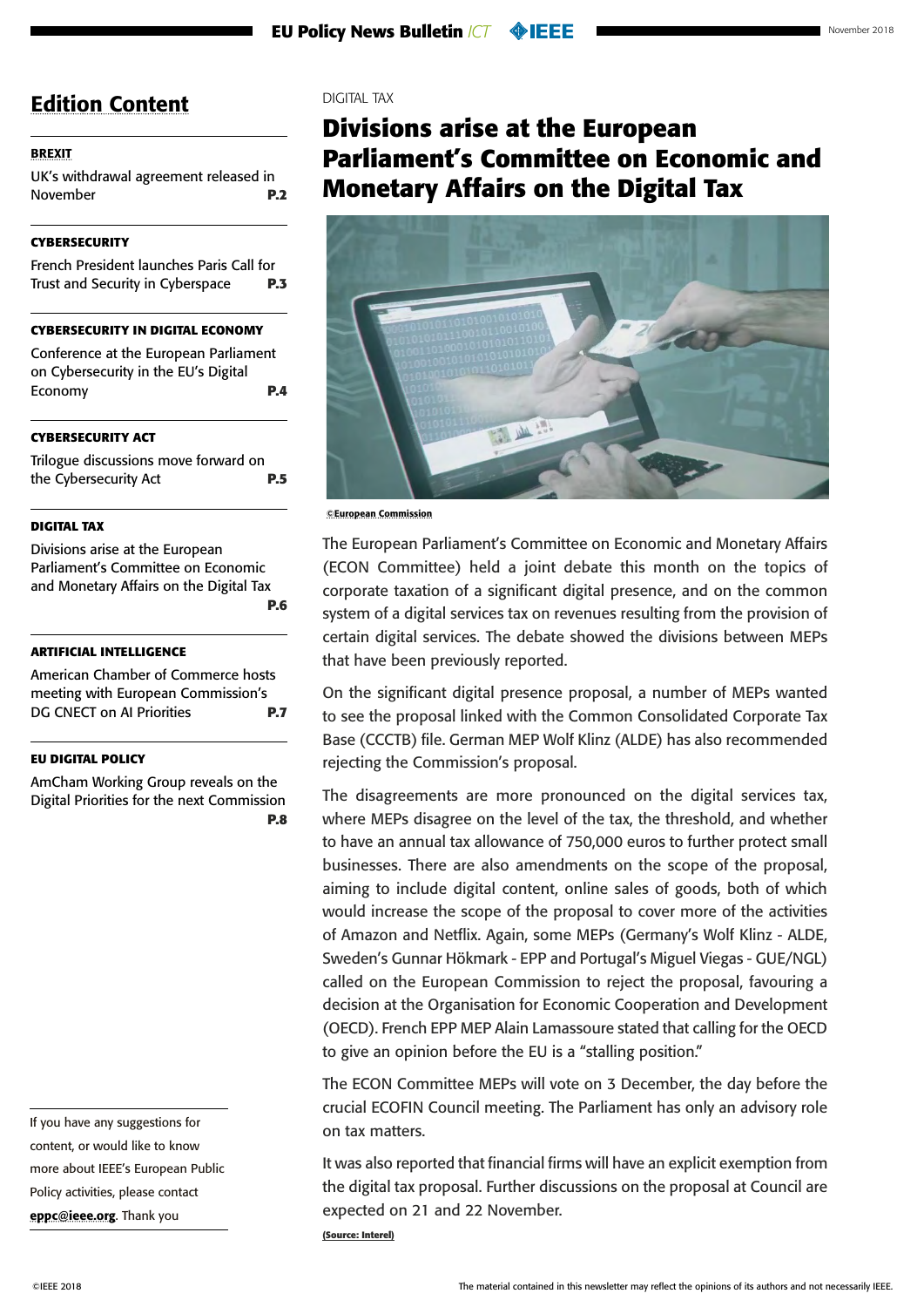#### <span id="page-6-0"></span>**[BREXIT](#page-1-0)**

[UK's withdrawal agreement released in](#page-1-0)  [November](#page-1-0) **P.2**

#### **[CYBERSECURITY](#page-2-0)**

[French President launches Paris Call for](#page-2-0)  [Trust and Security in Cyberspace](#page-2-0) **P.3**

#### **[CYBERSECURITY IN DIGITAL ECONOMY](#page-3-0)**

[Conference at the European Parliament](#page-3-0)  [on Cybersecurity in the EU's Digital](#page-3-0)  [Economy](#page-3-0) **P.4**

#### **[CYBERSECURITY ACT](#page-4-0)**

[Trilogue discussions move forward on](#page-4-0)  [the Cybersecurity Act](#page-4-0) **P.5**

#### **[DIGITAL TAX](#page-5-0)**

[Divisions arise at the European](#page-5-0)  [Parliament's Committee on Economic](#page-5-0)  [and Monetary Affairs on the Digital Tax](#page-5-0) **[P.6](#page-5-0)**

#### **ARTIFICIAL INTELLIGENCE**

American Chamber of Commerce hosts meeting with European Commission's DG CNECT on AI Priorities **P.7**

#### **[EU DIGITAL POLICY](#page-7-0)**

[AmCham Working Group reveals on the](#page-7-0)  [Digital Priorities for the next Commission](#page-7-0) **[P.8](#page-7-0)**

If you have any suggestions for content, or would like to know more about IEEE's European Public Policy activities, please contact [eppc@ieee.org](mailto:eppc%40ieee.org?subject=). Thank you

ARTIFICIAL INTELLIGENCE

# **American Chamber of Commerce hosts meeting with European Commission's DG CNECT on AI Priorities**

![](_page_6_Picture_20.jpeg)

©pexels

The American Chamber of Commerce in Brussels (AmCham) hosted a meeting earlier in November with Bjoern Juretzki, Advisor on AI to Director General of DG CNECT Roberto Viola. Mr. Juretzki provided some information on the timeline of the different deliverables of the AI expert group and gave some hints as to what AI aspects might feature in the next Commission.

In his speech, Mr. Juretzki reiterated the key deliverables envisaged in the Commission's AI Strategy, such as finalising the AI ethics guidelines; the first draft is expected to be delivered by the end of the year, with a final version in March. This is a key challenge, given the diversity of the actors involved. They will also work on the policy and investment report, which will outline where regulation is needed as well as touch on investment issues. Moreover, they will also produce a deliverable on skills - expected in June - and liability. On skills, the Commission is interested in creating more European PhDs on AI.

Mr. Juretzki also noted that the AI expert group is working in subgroups, along the lines of trusted AI, use cases (concrete examples, which will attempt "bring to life" the ethical principles with concrete examples) and red lines, exploring which areas the Commission should not go into. This work will be complemented by the wider AI alliance, which includes about 1,700 organisations from over 60 countries. He also explained that any proposal coming out of the expert group's work will be aligned with the ethics by design principle.

Other points of interest mentioned during the event included AI in healthcare will be one of the areas covered, as the Commission sees strong potential for making a difference and delivering substantial savings, and that the EU is keen to create more test facilities and develop cross-border "connectivity corridors".